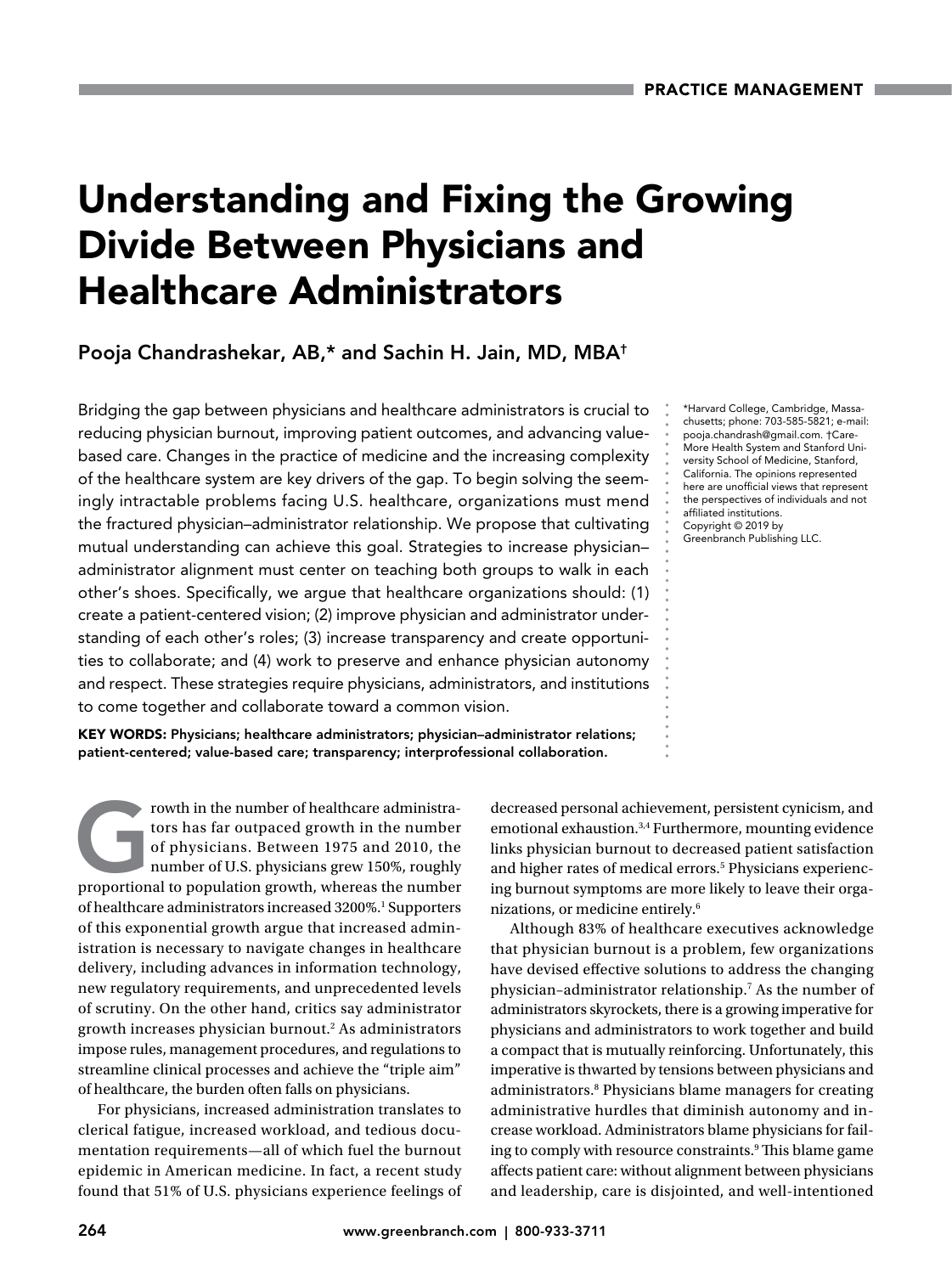quality improvement efforts fall short. Moreover, the lack of engagement, understanding, and cooperation between those who deliver care, and those who administer it, damages workplace culture.

The strained physician–administrative relationship highlights the disconnect between those who practice medicine and those who manage the delivery of care. In this article, we argue that addressing this disconnect is possible, and we present concrete strategies to mend the fractured physician–administrator relationship. Specifically, we discuss how both groups can develop a basic understanding of each other's responsibilities, perspectives, and values. Fundamentally, we expect that cultivating mutual understanding, and expanding opportunities to collaborate, can bridge the divide between physicians and administrators.

# DRIVERS OF THE PHYSICIAN– ADMINISTRATOR DIVIDE

Changes in the practice of medicine, and the increasing complexity of the healthcare system, are largely to blame for the gap between physicians and leaders of administration, policy, and finance. In the 1970s, hospitals functioned as "open workshops," where physicians treated patients with little administrative oversight. Now, the majority of physicians are employed by hospitals.1 For physicians, this presents a host of unfamiliar challenges; they must follow official procedures, report to managers, and navigate ubiquitous red tape. Despite changes in the business model of healthcare, both physicians and administrators have struggled to adapt their relationship to the evolving paradigm of clinical medicine.<sup>8</sup>

This failure to adapt stems from differences in perspective and priorities. Although physicians and administrators share core values—service, altruism, and acting on challenges—they differ in approach and knowledge base. Physicians are focused on delivering patient-centered care, whereas administrators are focused on managing resources. Physicians are trained to think patient by patient, whereas administrators are trained to create system-level change.10,11 These differences are significant—and gaps in mutual understanding can spawn distrust on both sides. To successfully rebuild physician–administrator partnerships, organizations must teach both groups to walk in each other's shoes.

# THE WAY FORWARD: STRATEGIES FOR IMPROVING PHYSICIAN– ADMINISTRATOR RELATIONSHIPS

Improving the U.S. healthcare system requires collaboration between physicians and administrators. Rather than siloing the individual expertise of physicians and administrators,

organizations must leverage this collective knowledge to improve patient care. We propose four strategies for strengthening physician–administrator relationships.

# Unite Around a Common, Patient-Centered Vision

A frequent source of physician–administrator disconnect is a poorly defined vision. Because physicians are tied to their profession, and managers are tied to the organization, finding common ground requires a shared vision of care. For example, at the Mayo Clinic, this vision is explicitly stated: "the needs of the patient come first."<sup>12</sup> Centering patient needs is crucial for aligning the needs of physicians and administrations. A patient-centered culture can help hospital executives demonstrate their commitment to providing high-quality care and restore physician trust in managerial decision-making.

# *Crafting an organizational vision requires understanding and articulating the responsibilities of both physicians and administrators.*

Additionally, organizations must emphasize that change comes from improvements in frontline care. Many healthcare organizations present a blurry vision that is focused on systemic, rather than clinical, improvements. To adequately recognize the contributions of physicians, organizations must refocus their vision statements. Instead of macro-level statements (e.g., "providing better outcomes at lower costs"), organizations can highlight the dedication, autonomy, and impact of physicians. A well-defined vision should acknowledge what physicians currently do, and also push them to improve with the organization. This strategy can re-engage physicians—and when physicians feel valued, they are more likely to collaborate with administrators.

Crafting an organizational vision requires understanding and articulating the responsibilities of both physicians and administrators. For example, the Wheaton Franciscan Medical Group (WFMG), a group of primary and specialty physicians, created a physician–administrator compact to codify expectations, facilitate intergroup discussion, and resolve conflicts when they arise. This compact is the basis for WFMG's strategic vision.<sup>13</sup> Organizations should thus: (1) articulate the roles and responsibilities of physicians and administrators; and (2) identify an operational vision consistent with these responsibilities.

## Improve Mutual Understanding of Roles

Physicians and administrators come from vastly different professional backgrounds. The ensuing lack of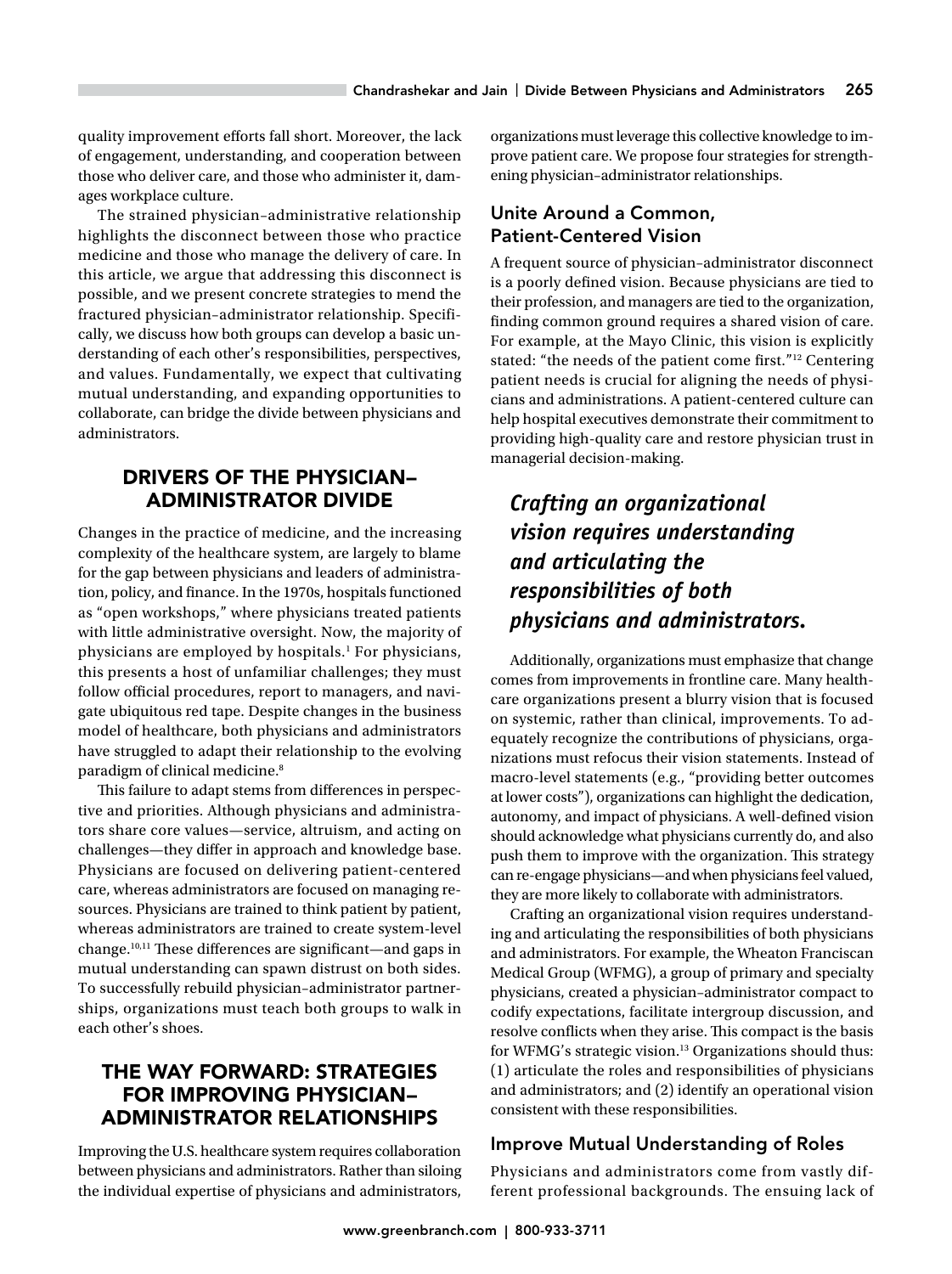understanding about each other's roles creates a cultural gulf between the two groups. Although physicians trust other physicians due to shared experiences, studies show that physicians and non-physician hospital executives rarely share the same perspective.<sup>9</sup> Because neither physicians nor administrators are trained in understanding each other's language or arena of knowledge, both groups struggle to communicate with the other. To improve mutual understanding of roles, we need better education on both sides. Organizations must teach clinicians about administration, and likewise, teach administrators about clinical medicine.

Teaching clinicians about the "business of medicine" is essential. When physicians understand how administrators make decisions around the financing, delivery, and operations of healthcare, we can expect fewer misunderstandings and increased collaboration. To educate physicians on these topics, we can: (1) expand opportunities to gain management, policy, and leadership training during medical education; and (2) prompt healthcare organizations to offer similar training opportunities to practicing clinicians. As academic institutions recognize the value of equipping physicians with business skills, there has been a recent expansion in MD/MBA programs and administrative fellowships.<sup>14</sup> However, these programs are optional and are tailored to students already interested in management. Students expecting to enter full-time clinical practice have few opportunities to deepen their understanding of healthcare administration without sacrificing clinical training.

One potential solution is embedding basic training in hospital operations, finance, and policy in clinical rotations. Alternatively, rather than supplementing medical training, institutions could create opportunities for practicing clinicians to learn the basics of how healthcare is paid for, and how payment structures impact care delivery. For example, in the CareMore Health System, the CareMore Academy is specifically designed to educate physicians on finance, health plan network operations, and clinical analytics. In fact, administrative staff themselves train clinicians in these areas when new staff are onboarded.

It is equally important to educate administrators on the nuances of clinical medicine. Many administrators struggle to understand "clinical speak" and grow frustrated when administrative changes fail to drive clinical improvements. After all, physicians are at the heart of every healthcare organization. To have an impact on performance, administrators must first understand what medicine entails. One way for administrators to appreciate the complexities of care delivery is through clinical shadowing. At Mission Health, administrators experience Immersion Day, a 9 to 12-hour day of observing clinical procedures, walking through hospital departments, and speaking candidly with physician colleagues about their experience caring for patients. Board members see Immersion Day as transformative—not only does the experience inform their

administrative priorities, but it also engenders trust from physicians.15 By bringing administrators closer to clinical care, organizations can bridge the distance between boardroom discussions and the real-world care setting.

### Increase Transparency and Provide Opportunities to Collaborate

Many healthcare organizations rely on top-down executive mandates. Moreover, administrative decision-making is siloed, and physician input is poorly used. To reduce physician distrust of administrators, organizations must: (1) increase transparency around how and why administrators make decisions; and (2) create opportunities for physicians and administrators to collaborate. Ultimately, administrative decisions impact clinical care. Without transparency and physician engagement in decision-making processes, organizations are ripe for physician–administrator conflict.

# *To improve system-wide transparency, organizations must include frontline clinicians in management decisions.*

To improve system-wide transparency, organizations must include frontline clinicians in management decisions. Giving physicians a greater say through seats on administrative boards or hiring of physician–administrators increases their commitment to change. One study showed that, in management-led organizations, physicians felt excluded from efforts to control costs, improve performance, and change payment models. These physicians were more reluctant to embrace change.16 Because administrators are often frustrated by physicians who resist new systems, engaging physicians in decision-making can improve physician–administrator alignment. For example, at Rochester General Health System in New York, the hospital uses a physician council consisting of physicians and executive team members to improve the practice environment and increase physician buy-in.17 Physician engagement must extend beyond tokenism ("we have a physician on the committee"), however, to a genuine desire to understand how management practices influence the practice of medicine. The commitment must be to representation—and cultural transformation.

Increasing transparency also requires improving channels of communication. Given the bureaucracy of healthcare organizations, physicians may struggle to communicate their concerns to administrators. Only by communicating with each other can physicians and administrators create a shared agenda. Open lines of communication must entail more than newsletters, accessible email addresses, and social media updates. Rather,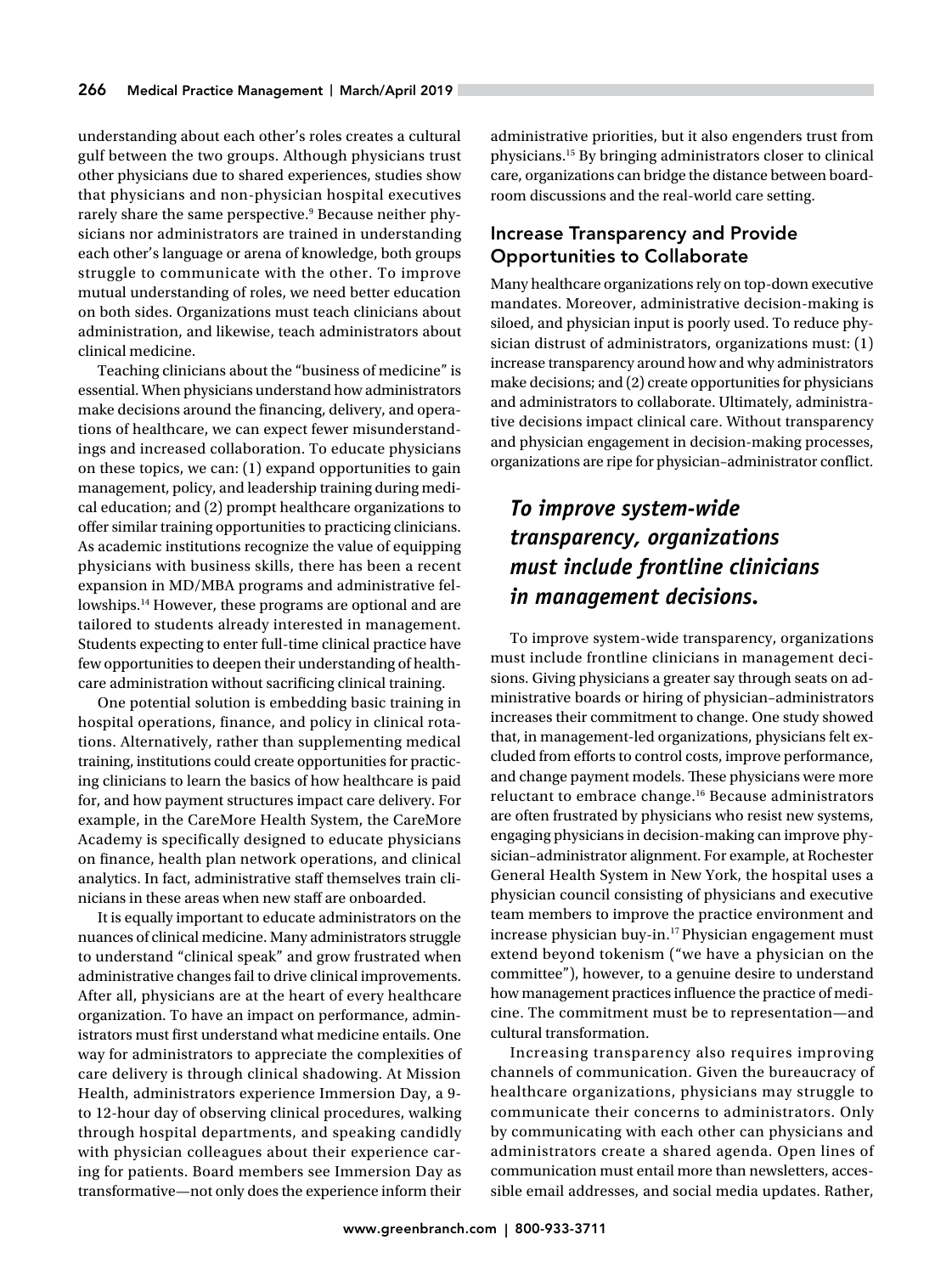administrators should increase physician facetime; for example, several organizations have demonstrated the value of holding open-door executive meetings.<sup>17</sup> Lastly, leadership must support an open, inclusive communication policy. Without the right people at the helm, we cannot expect institutions to advance transparency.

Alongside increasing transparency, organizations must create opportunities for physicians and administrators to collaborate. Rather than relying on top-down directives, organizations must innovate from the ground up. All levels of physicians—from trainees to attending—should contribute to decisions around care delivery and resource allocation. Harnessing the ingenuity of physicians also can improve care quality. One analysis of hospital CEOs showed that physician-led hospitals receive 25% higher quality scores than manager-led hospitals.18 This result does not imply that all healthcare organizations should be physician-run—rather, it cautions against separating managerial and clinical knowledge.

# *Respect is as important as autonomy*

To achieve this vision of physician–administrator collaboration, organizations must reshape the culture of innovation. As the landscape of healthcare delivery evolves, administrators must support leaders at all levels. This concept, known as "distributed leadership," views leadership as a social function rather than a position. Ample evidence shows that distributed leadership models increase staff engagement.19 By sharing responsibility between physicians and administrators, we can increase physician satisfaction and reduce physician–administrator tensions. For this strategy to work, administrators must encourage physician-led innovation. Administrators could solicit quality improvement ideas from physicians and together brainstorm solutions to outstanding issues. Or, as the American Medical Association does in its Healthier Nation Innovation Challenge event, organizations can provide incentives for physicians to draw on their frontline clinical experience and develop solutions for improving care, operations, and financing.20

## Preserve Physician Autonomy and Respect

Many fear that increased administration infringes on physician autonomy. Although physicians entered medicine to care for patients, they are burdened by the barrage of rules, regulations, and reporting systems. Despite their expertise in their own domain, physicians are forced to follow directives from nonclinical leaders. Without clinical autonomy, physician burnout is expected.<sup>21</sup> To preserve physician autonomy, administrators can engage physicians in active problem-solving, rather than passive rule-following.

Consider the financial incentives distributed by alternative payment models. These models are designed under the assumption that physician behavior can be modified by financial compensation, although the limited success of these models suggests otherwise. Instead, organizations could teach physicians to use hospital data, identify problems with quality and cost, and provide input to administrators. When physicians are empowered to make informed decisions, physician–administrator alignment will follow.

Respect is as important as autonomy. Physicians feel alienated when administrators dismiss their concerns about administrative burden, workplace culture, and job responsibilities. Alongside implementing the aforementioned strategies to improve physician–administrator relations, institutions must cultivate a culture that prioritizes physician well-being. If institutions want to restore trust between physicians and administrators, they must respect physician complaints. And organizations must do more than listen: if physicians are overwhelmed by clerical work, managers should shift some administrative work to scribes. Administrators should also refer to physicians as "physicians" and not "providers." Although this seems a purely semantic issue, this change is important; when administrators use the term "provider," they devalue physicians' contributions, training, and experience. Respect and responsiveness are foundational to building trust between two groups that have historically been at odds with each other.

With the advent of value-based care, alignment between physicians and administrators is more crucial than ever. Although cultural change is never easy, healthcare organizations must recognize the value and necessity of bridging the physician–administrator gap. We cannot advance delivery reform without the robust engagement of both physicians and administrators.  $\blacksquare$ 

#### REFERENCES

- 1. Cantlupe J. The rise (and rise) of the healthcare administrator. [Athe](http://Athenahealth.com)[nahealth.com;](http://Athenahealth.com) [www.athenahealth.com/insight/expert-forum-rise](http://www.athenahealth.com/insight/expert-forum-rise-and-rise-healthcare-administrator)[and-rise-healthcare-administrator.](http://www.athenahealth.com/insight/expert-forum-rise-and-rise-healthcare-administrator) Accessed June 12, 2018.
- 2. Shanafelt TD, Dyrbye LN, West CP. Addressing physician burnout: the way forward. *JAMA*. 2017;317:901-902.
- 3. 2017 Medscape Physician Lifestyle Report. [Medscape.com](http://Medscape.com); [www.](http://www.medscape.com/sites/public/lifestyle/2017) [medscape.com/sites/public/lifestyle/2017.](http://www.medscape.com/sites/public/lifestyle/2017) Accessed June 12, 2018.
- 4. Shanafelt TD, Hasan O, Dyrbye LN, et al. Changes in burnout and satisfaction with work-life balance in physicians and the general US working population between 2011 and 2014. *Mayo Clin Proc.* 2015;90:1600-1613.
- 5. Linzer M, Manwell LB, Williams ES, et al. Working conditions in primary care: physician reactions and care quality. *Ann Intern Med*. 2009;151:28-36.
- 6. Shanafelt T, Goh J, Sinsky C. The business case for investing in physician well-being. *JAMA Intern Med*. 2017;177:1826-1832.
- 7. Swensen S, Strongwater S, Mohta NS. Leadership survey: immunization against burnout. Catalyst.NEJM.org. [https://catalyst.nejm.org/](https://catalyst.nejm.org/survey-immunization-clinician-burnout/) [survey-immunization-clinician-burnout/.](https://catalyst.nejm.org/survey-immunization-clinician-burnout/) Accessed June 12, 2018.
- 8. Bhardwaj A. Alignment between physicians and hospital administrators: historical perspective and future directions. *Hospital Practice*. 2017;45(3):81-87.